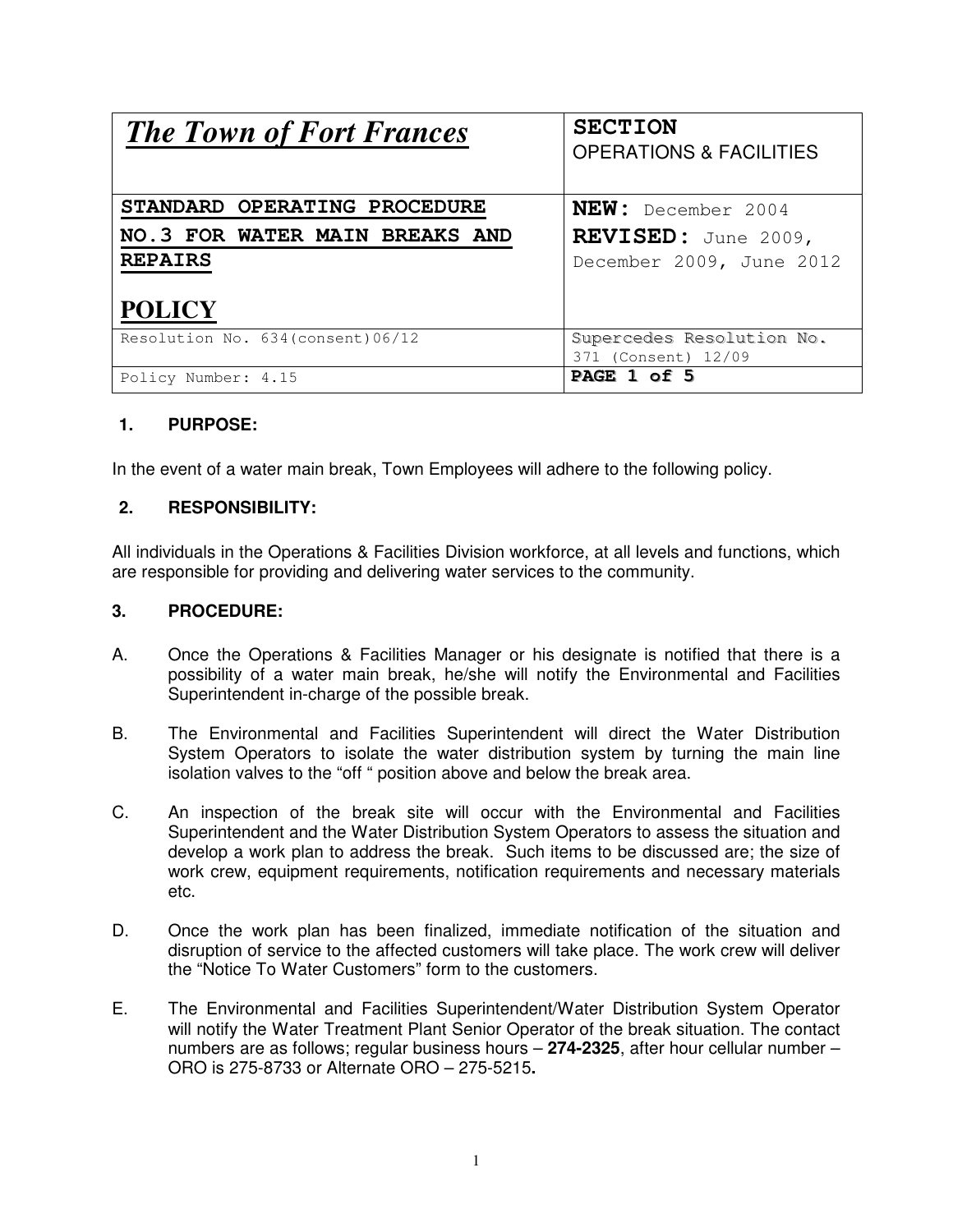- F. Either the Environmental and Facilities Superintendent or the Water Distribution Operator will contact the Public Utilities for locates prior to excavating the break. The contact numbers are as follows;
	- i. Ontario-1-Call 1-800-400-2255 (Union Gas, FFPC, Bell & Ontario Hydro, EFG Gas Transmission Company))
	- ii. Shaw Cable (TV) 274-5522 (not part of Ontario-1-Call)
	- iii. TBay Tel 684-8344 (not part of Ontario-1-call)
- G. Prior to excavating, the Environmental and Facilities Superintendent will personally notify:
	- The Northwestern Health Unit (NWHU) **1-807-274-9827** by telephone when customer will be without water or when there is a potential for cross contamination.
	- The Ministry of the Environment, Kenora Area Office **1-807-468-2718** by telephone when customer will be without water or when there is a potential for cross contamination.
	- The Ministry of Labour by telephone (**1-800-461-7268**) or by fax (**1-807-475- 1646**) of the excavation and obtain an excavation authorization number.
- H. If traffic is to be effected during the repair, the Water Distribution System Operator shall put together a Traffic Protection Plan in accordance with Book 7 of the Ontario Traffic Manual (OTM). Contact is to be made with the following if the roadway is to be closed:
	- i. Fire Department 274-9841
	- ii. Ambulance 274-3261 or 1-800-463-7502
	- iii. Police (OPP) 274-3322 or 1-888-310-1122
- I. Communication to the Public by means of announcements on the local radio station, B 93.1 FM to inform the citizens of the situation and to avoid the work area where possible.
- J. Once all notifications, locates and approvals are in place, the necessary equipment and labour will be assembled at the break site.
- K. Commence excavating the break.
- L. Expose the break in the water distribution system to determine what repairs, parts or materials are required.
- M. Prior to cutting or disconnecting any parts on the existing water distribution system, the exposed piping will be thoroughly cleaned to ensure that it is free of soil, foreign materials or any contaminates. If for some reason the existing piping has been exposed to wastewater (raw sewage) the piping will be completely disinfected using straight Javex (minimum 6% Sodium Hypochlorite) prior to disassembling the piping.
- N. Once all the repair parts have been determined they will be disinfected using Javex (minimum 6 % Sodium Hypochlorite). Once disinfected, the parts will be stored in sealed plastic bags to ensure no contamination occurs. The parts will be removed from the sealed bags in the bottom of the excavation once they are ready to be installed.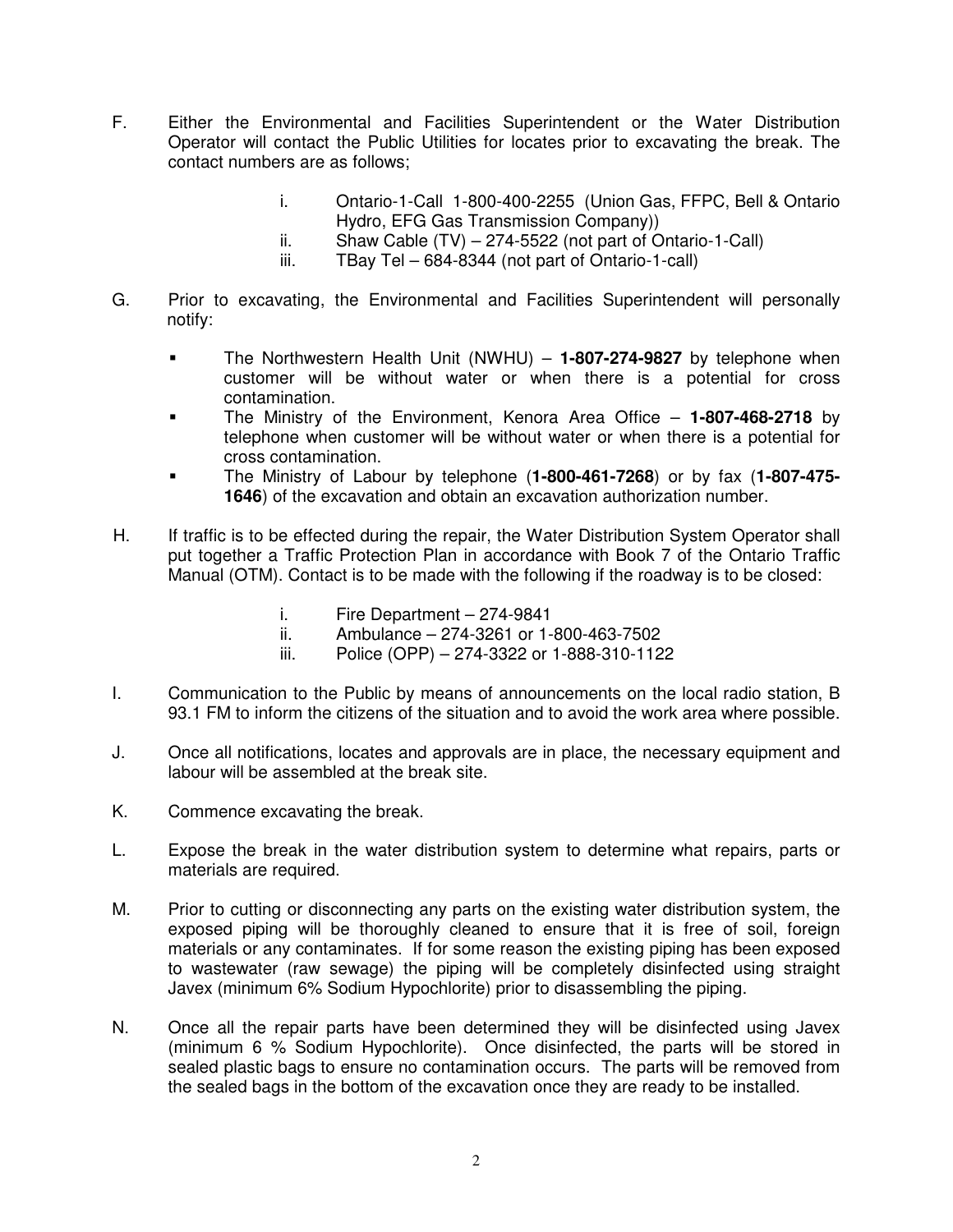- O. Workers will prevent contamination of the existing piping and repair parts by using rubber or latex gloves.
- P. Once the repair is complete, all users downstream of the break will be officially notified using a standardized notification form that their property has been put on a Drinking Water Advisory until water results are received indicating the water is safe for consumption.
- Q. The isolated section of water main is to be flushed by discharging water from the nearest fire hydrant. Water will be discharged from both sides of the break. Each side will be flushed independently of the other to ensure no isolated water is allowed to be contained in the system prior to putting the water main back into service.
- R. Four (4) water distribution bacteriological samples will be taken by the Water Distribution System Operator/Water Treatment Operator immediately at the break area in the system;
	- i. Upstream of the break section
	- ii. Downstream of the break section
	- ii. Two at the nearest services to the break.

The water samples will be sent to an accredited laboratory for analyzes. Presently, the accredited laboratory is ALS Laboratory Group in Thunder Bay.

Note: Two consecutive sets of samples collected minimum of 24 hours apart must test "negative" for bacteria before the drinking water advisory is lifted.

- S. Once water samples are received indicating that the water is safe for consumption, the customers who received the initial advisory will be officially notified, "Lifting of the Drinking Water Advisory" form that the water is safe for consumption.
- T. All pertinent information regarding the break will be logged by the Water Distribution System Operator in the water distribution logbook. Also, information will be recorded in the GIS database.

#### References:

| Standard Operating Procedure for Disinfection of Water Mains Policy No. 4.8            |  |
|----------------------------------------------------------------------------------------|--|
| Standard Operating Procedure for Bacteriological Testing of Water Mains Policy No. 5.0 |  |
|                                                                                        |  |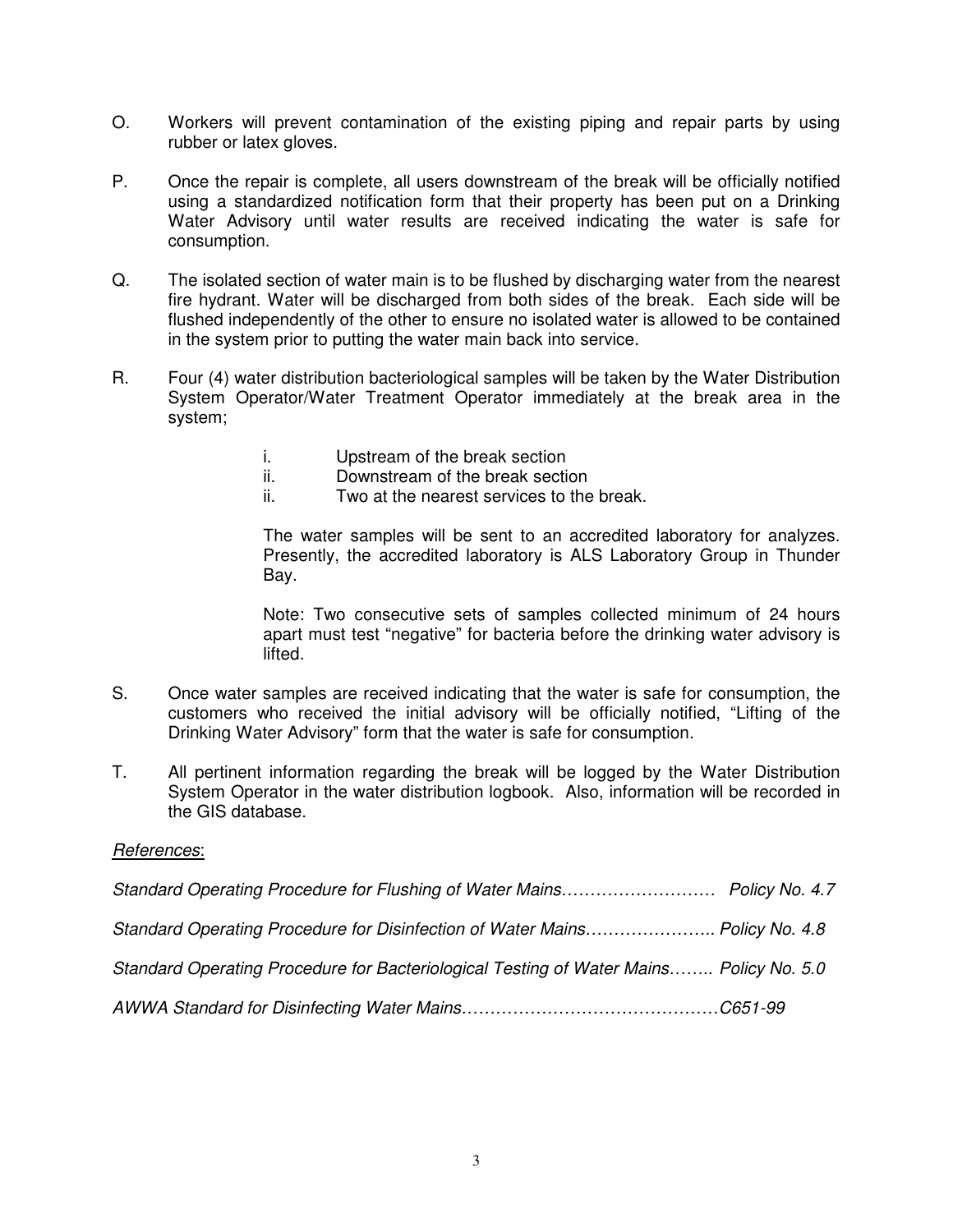# **EFFECTIVE STARTING: DRINKING WATER ADVISORY (DWA)**

**Town of Fort Frances Public Works** 

This Drinking Water Advisory is issued as a **precautionary measure** due to the repairs on the water distribution system, which may have allowed the possibility of the water distribution system to become contaminated. An advisory does not mean that the water is contaminated, but rather that it could be contaminated; the water quality is unknown, customers should assume that the water is unsafe to drink and take the following appropriate precautions:

- 1. Once water pressure is returned, please run your cold water tap to remove all discolouring. Please refrain from washing clothes/dishes and bathing during this period of time or until the water is clear.
- 2. Boil all water vigorously for at least one full minute prior to using for drinking or cooking (the minutes start when the water begins to bubble); wait for the water to cool before using it, or store it in the refrigerator in a clean container. Boiling removes harmful bacteria in the water that may cause illness. You should throw away ice made during the time of the advisory as freezing does not kill the bacteria.
- 3. Boil water to be used for other activities where it may be ingested, including:
	- a. brushing teeth or soaking false teeth
	- b. washing fruits and vegetables
	- c. food or drink which will not be subsequently boiled
	- d. ice cubes
	- e. water for pets

Water samples have been taken near the break site. These water samples have been sent to an accredited laboratory (ALS Laboratory Group in Thunder Bay) for analysis. Once the results from the laboratory analysis have confirmed that the water is safe for consumption, affected customers will be notified. Notification of test results may take approximately five (5) business days.

If you require any additional information, please contact the following:

Douglas Herr, Environmental and Facilities Superintendent Town of Fort Frances, Public Works 807-274-9893 after hours trouble line: 807-274-9516

Date Issued: